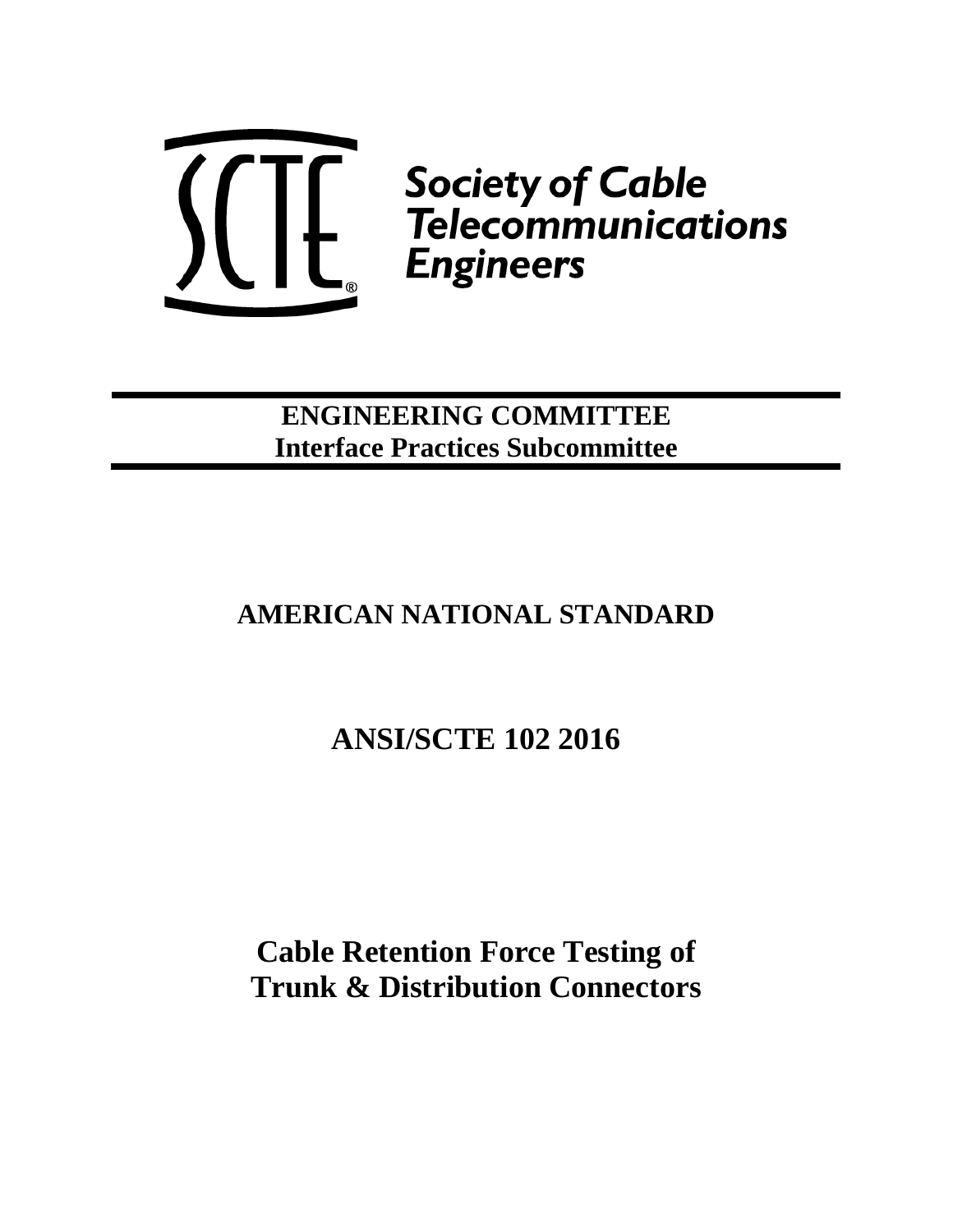# **NOTICE**

<span id="page-1-0"></span>The Society of Cable Telecommunications Engineers (SCTE) Standards and Recommended Practices (hereafter called documents) are intended to serve the public interest by providing specifications, test methods and procedures that promote uniformity of product, interchangeability, best practices and ultimately the long term reliability of broadband communications facilities. These documents *shall* not in any way preclude any member or non-member of SCTE from manufacturing or selling products not conforming to such documents, nor *shall* the existence of such standards preclude their voluntary use by those other than SCTE members, whether used domestically or internationally.

SCTE assumes no obligations or liability whatsoever to any party who may adopt the documents. Such adopting party assumes all risks associated with adoption of these documents, and accepts full responsibility for any damage and/or claims arising from the adoption of such Standards.

Attention is called to the possibility that implementation of this document may require the use of subject matter covered by patent rights. By publication of this document, no position is taken with respect to the existence or validity of any patent rights in connection therewith. SCTE *shall* not be responsible for identifying patents for which a license may be required or for conducting inquiries into the legal validity or scope of those patents that are brought to its attention.

Patent holders who believe that they hold patents which are essential to the implementation of this document have been requested to provide information about those patents and any related licensing terms and conditions. Any such declarations made before or after publication of this document are available on the SCTE web site at [http://www.scte.org.](http://www.scte.org/)

All Rights Reserved

© Society of Cable Telecommunications Engineers, Inc. 2016 140 Philips Road Exton, PA 19341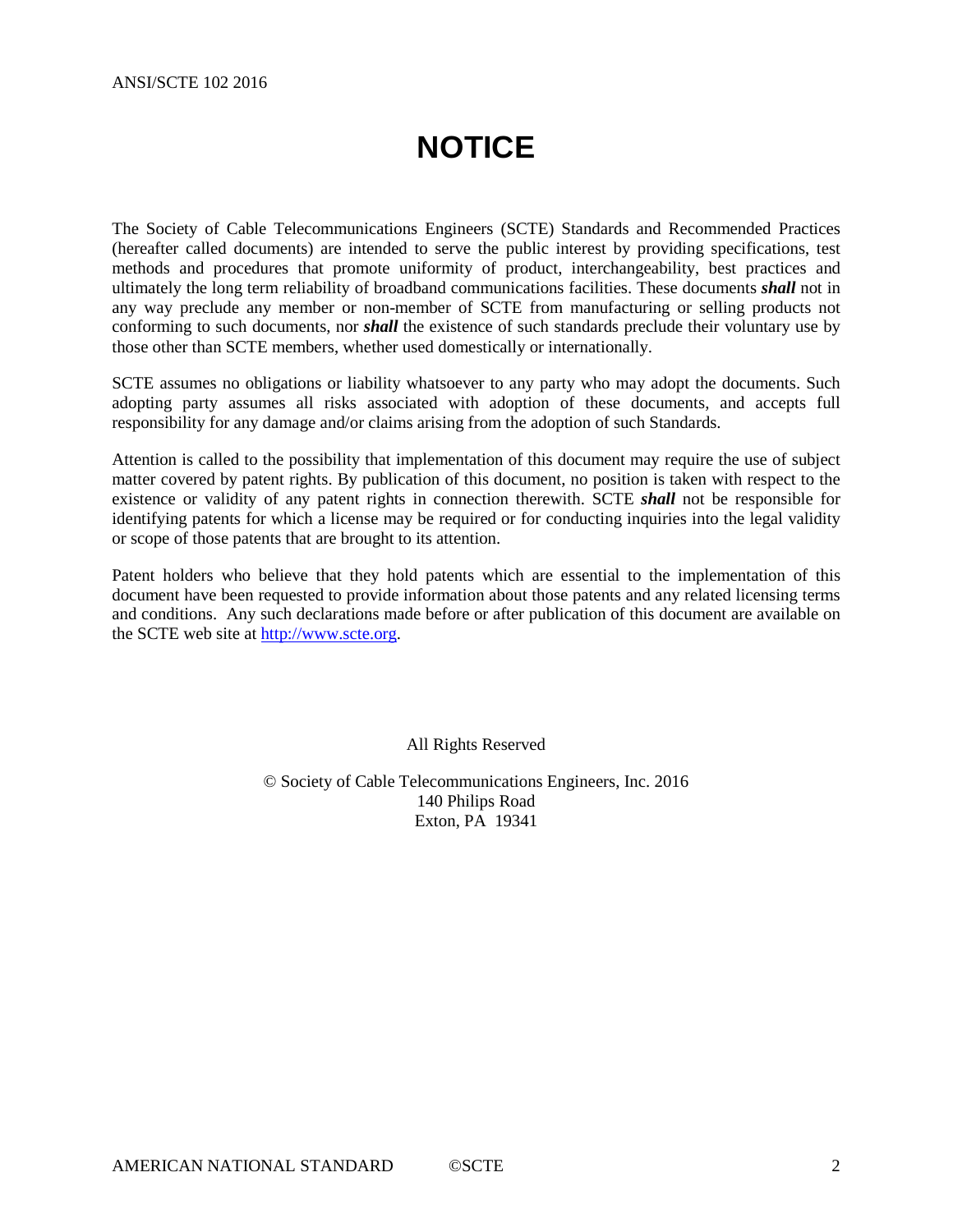## **Table of Contents**

**Title Page Number**

|                |                | <u>was indicided</u>                                                                                                               |                |
|----------------|----------------|------------------------------------------------------------------------------------------------------------------------------------|----------------|
| <b>NOTICE</b>  |                |                                                                                                                                    |                |
| 1.             |                |                                                                                                                                    | $\overline{4}$ |
| 2.             |                |                                                                                                                                    |                |
| 3.             |                |                                                                                                                                    |                |
|                | 3.1.           |                                                                                                                                    |                |
|                | 3.2.           | Definitions                                                                                                                        | $\overline{4}$ |
| 4.             | Equipment      |                                                                                                                                    | 5              |
| 5.             |                |                                                                                                                                    | $\overline{7}$ |
|                | 5.1.           |                                                                                                                                    |                |
|                | 5.2.           |                                                                                                                                    |                |
| 5.3.           |                | Combined Center Conductor and Outer Conductor* (Shield) to Pin Connector __________________________                                | 8              |
|                | 5.3.1.         | Prepare an appropriate length of cable using cable preparation tools as recommended by the<br>connector and/or cable manufacturer. | 8              |
|                | 5.3.2.         | Install prepared cable into the connector under test using the connector manufacturer's                                            |                |
|                |                | recommended installation procedures.                                                                                               | 8              |
|                | 5.3.3.         |                                                                                                                                    |                |
|                |                | 5 below.<br>$\frac{1}{\sqrt{1-\frac{1}{2}}}\frac{8}{2}$                                                                            |                |
|                | 5.3.4.         |                                                                                                                                    |                |
| 6.             | Test Procedure |                                                                                                                                    | 9              |
|                | 6.1.           | Verify that the units under test are at the specified test temperature prior to performing any tests. _ 9                          |                |
|                | 6.2.           | Install the DUT into the tensile test system using the necessary fixtures, adapters and anchor pins.                               |                |
|                |                | Caution: Use extreme care to avoid personal injury and/or damage to equipment. _____________________ 9                             |                |
|                | 6.3.           |                                                                                                                                    |                |
|                | 6.4.           |                                                                                                                                    |                |
|                | 6.5.           |                                                                                                                                    |                |
|                | 6.6.           | Conclude the test once the desired effect has been achieved.                                                                       |                |
|                | 6.7.           |                                                                                                                                    |                |
| 7 <sub>1</sub> |                |                                                                                                                                    | 10             |
|                | 7.1.           |                                                                                                                                    |                |
|                | 7.2.           | The results of the test shall be documented.                                                                                       | 10             |
| 7.3.           | Test Data_     |                                                                                                                                    | 11             |
|                | 7.3.1.         |                                                                                                                                    | 11             |
|                | 7.3.2.         |                                                                                                                                    | 11             |
|                | 7.3.3.         |                                                                                                                                    | 11             |
|                | 7.3.4.         |                                                                                                                                    | 11             |
|                | 7.3.5.         | Axial Load                                                                                                                         | 11             |

## **List of Figures**

| <b>Title</b>                                                  | <b>Page Number</b> |
|---------------------------------------------------------------|--------------------|
| <b>FIGURE 1: TYPICAL TEST FIXTURE</b>                         | 6                  |
| FIGURE 2: DIAGRAM OF A TYPICAL TEST STAND & DEVICE UNDER TEST | 6                  |
| FIGURE 3: TEST SAMPLE CONFIGURATIONS, CENTER CONDUCTOR PULL   | 7                  |
| FIGURE 4: TEST SAMPLE CONFIGURATIONS, OUTER CONDUCTOR PULL    | 8                  |
| FIGURE 5: TEST SAMPLE CONFIGURATIONS, COMBINED CONDUCTOR PULL | 9                  |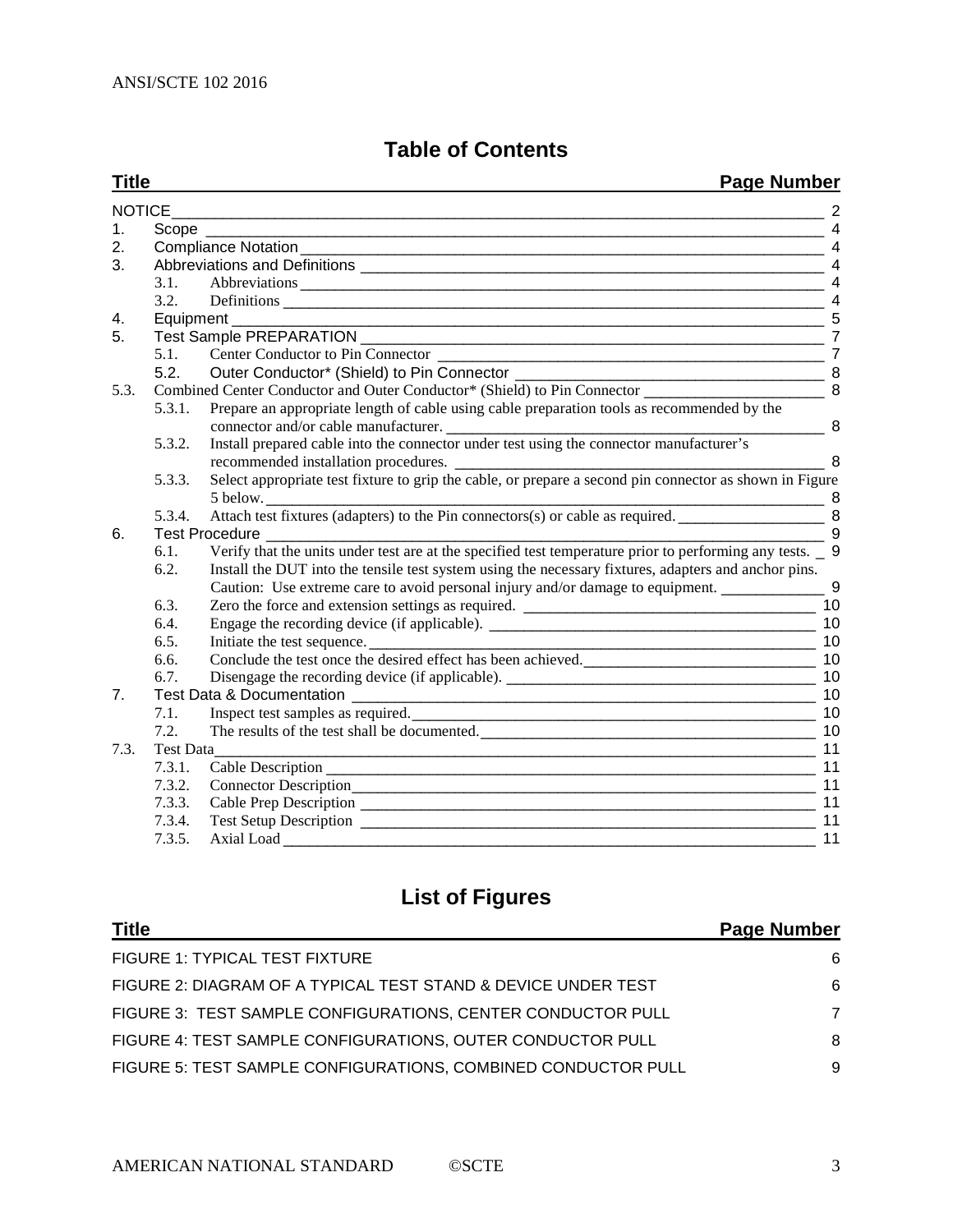## <span id="page-3-0"></span>**1. Scope**

- 1. The purpose of this document is to define a standard test procedure to prepare, test and document the retention forces of a given connector/cable assembly, as whole or separate components.
- 2. This test is intended to determine the tensile forces required to cause one or more of the following conditions in a connector/cable assembly under test:
	- Catastrophic cable structural failure.
	- Connector structural failure.
	- Separation due to slip at the connector/cable interface.

## <span id="page-3-1"></span>**2. Compliance Notation**

| shall            | This word or the adjective "required" means that the item is an              |
|------------------|------------------------------------------------------------------------------|
|                  | absolute requirement of this specification.                                  |
| shall not        | This phrase means that the item is an absolute prohibition of this           |
|                  | specification.                                                               |
| <i>forbidden</i> | This word means the value specified <i>shall</i> never be used.              |
|                  | This word or the adjective "recommended" means that there may exist          |
| should           | valid reasons in particular circumstances to ignore this item, but the       |
|                  | full implications should be understood and the case carefully weighted       |
|                  | before choosing a different course.                                          |
|                  | This phrase means that there may exist valid reasons in particular           |
| should not       | circumstances when the listed behavior is acceptable or even useful,         |
|                  | but the full implications should be understood and the case carefully        |
|                  | weighed before implementing any behavior described with this label.          |
|                  | This word or the adjective " <i>optional</i> " means that this item is truly |
|                  | optional. One vendor may choose to include the item because a                |
| may              | particular marketplace requires it or because it enhances the product,       |
|                  | for example; another vendor may omit the same item.                          |
|                  | Use is permissible for legacy purposes only. Deprecated features may         |
| deprecated       | be removed from future versions of the standard. Implementations             |
|                  | should avoid use of deprecated features.                                     |

## <span id="page-3-2"></span>**3. Abbreviations and Definitions**

#### <span id="page-3-3"></span>3.1. Abbreviations

#### <span id="page-3-4"></span>3.2. Definitions

| <b>Adapters/Fixtures</b> | A mechanical device typically located between the test stand Load Cell<br>or Crosshead and the DUT                                               |
|--------------------------|--------------------------------------------------------------------------------------------------------------------------------------------------|
| <b>Cable Jacket</b>      | The material covering the outer conductor (shield) to provide<br>environmental and physical protection.                                          |
| <b>Center Conductor</b>  | The centermost portion of coaxial cable, typically consisting of solid<br>copper, copper clad aluminum, or other conductive wire.                |
| <b>Chart Recorder</b>    | A device for plotting test results such as stress-strain curves.                                                                                 |
| <b>Dielectric</b>        | The insulating and support material between the outer surface of the<br>center conductor and the inside surface of the outer conductor (shield). |
| <b>DUT</b>               | Device under Test, also referred to as specimen or sample.                                                                                       |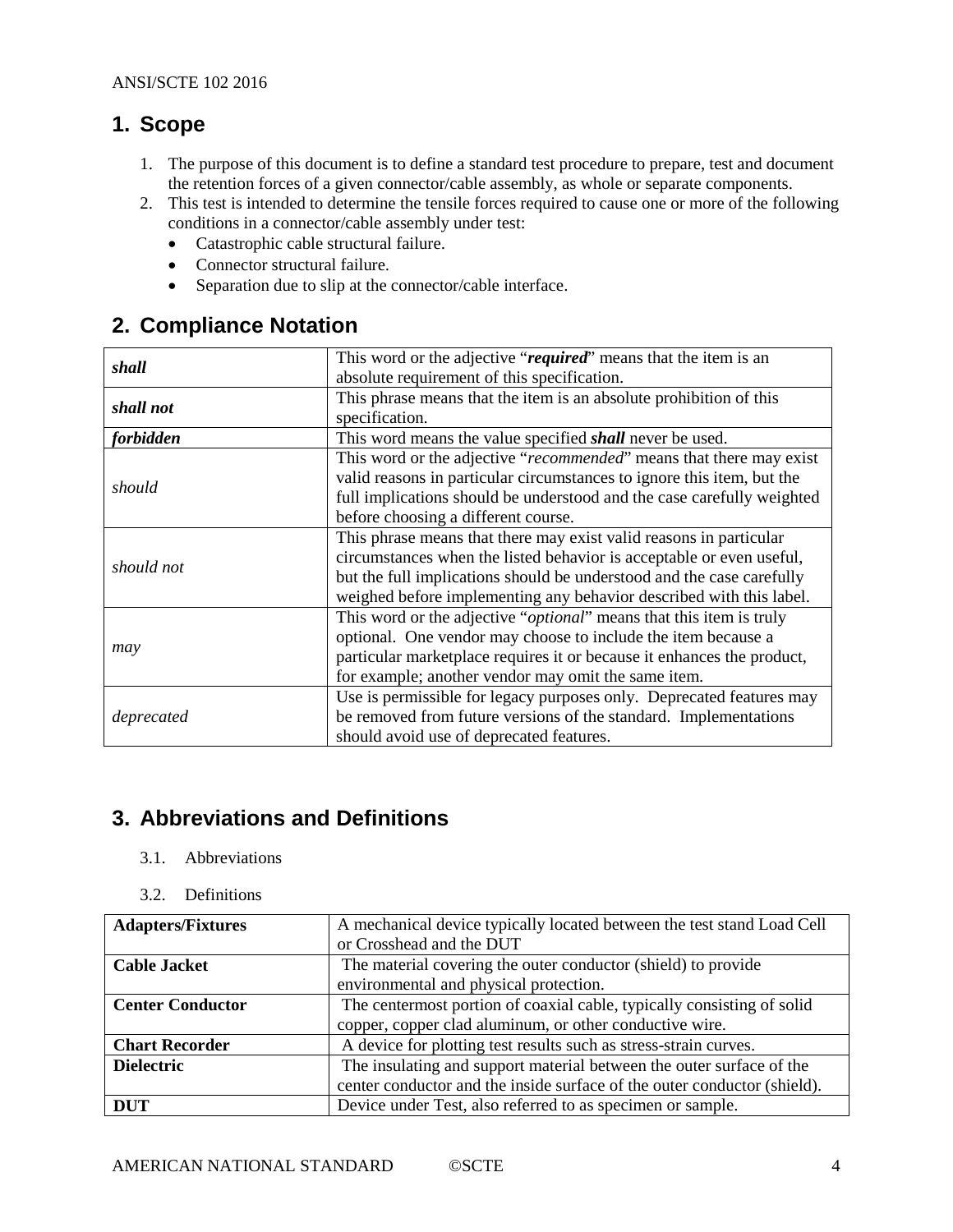| <b>Elastic Limit</b>            | the maximum stress a DUT is subjected to and will return to its original    |
|---------------------------------|-----------------------------------------------------------------------------|
|                                 | length once the load is released.                                           |
| <b>Flooding Compound</b>        | A material or substance placed between the outer conductor (shield) and     |
|                                 | the inside surface of the cable jacket to provide protection to the coaxial |
|                                 | cable.                                                                      |
| <b>Load Cell</b>                | A calibrated, sensitive and precision device attached to one end of the     |
|                                 | test stand that converts tensile or compressive energy into electrical      |
|                                 | signals for the Chart Recorder or Data Acquisition Unit.                    |
| <b>Outer Conductor (Shield)</b> | the outermost portion of coaxial cable, typically consisting of copper,     |
|                                 | aluminum, or other conductive material.                                     |
| <b>Pin Connector</b>            | A device to interface coaxial RF cable to equipment.                        |
| <b>Proportional Limit</b>       | the point on a stress-strain curve at which the DUT begins to deviate       |
|                                 | from the straight-line relationship between stress and strain.              |
| RS232 Link                      | A computer output port capable of sending actual test data to a remote      |
|                                 | computer with data acquisition equipment, for processing with data          |
|                                 | analysis software                                                           |
| <b>Splice Connector</b>         | A device to interface two pieces of coaxial RF cable.                       |
| <b>Strain</b>                   | is the amount by which a dimension of a device changes when subjected       |
|                                 | to a load, divided by the original value of the dimension                   |
| <b>Stress</b>                   | is force per unit area in pounds per square inch (psi). If stress lengthens |
|                                 | or stretches material, it is called tensile stress.                         |
| <b>Test Stand</b>               | The physical device to mechanically perform a tensile/compressive test.     |
| <b>Three Piece Connector</b>    | Typically incorporates an pin body, center nut and back nut.                |
| <b>Two Piece Connector</b>      | Typically incorporates an pin body and a back nut.                          |
| <b>Ultimate Strength</b>        | Or Tensile Strength, is the maximum stress value obtained on a stress-      |
|                                 | strain curve.                                                               |
| <b>Yield Point</b>              | A point on the stress-strain curve with a sudden increase in strain         |
|                                 | without a corresponding increase in the stress.                             |

## <span id="page-4-0"></span>**4. Equipment**

- 1. A tensile test machine (Example- Instron Model 1156) or an equivalent system of separate components that provide the following:
	- a. Equipment *shall* be adequate for the load being tested with a system accuracy of  $\pm 0.5$ percent.
	- b. A movable crosshead capable of constant travel at 2 inches/minute
	- c. Chart recorder or similar feature capable of providing a plot of crosshead extension vs. load.
- 2. Appropriate adapters to connect test sample between crosshead and base. See Figure 1 for typical connector adapter.
- 3. Cable and connectors
- 4. Cable preparation & installation tools
- 5. Temperature Chamber capable of maintaining a constant test temperature between  $-40$  °F to  $140^{\circ}$ F.
- 6. Applicable Safety Equipment (Safety Glasses, Equipment Guards, etc., as required)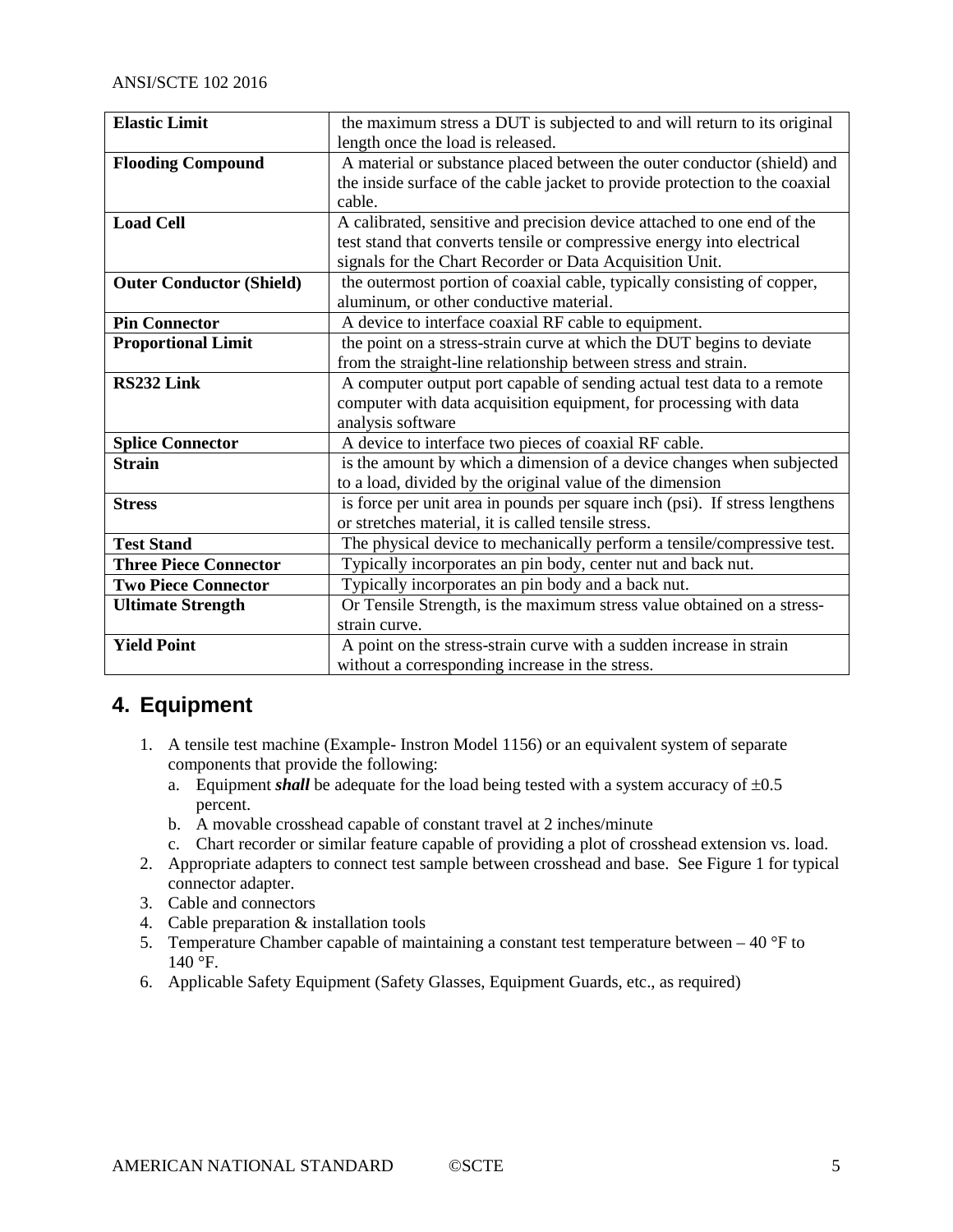

**Figure 1: Typical Test Fixture**

<span id="page-5-0"></span>**Note**: Supply each test fixture with two #6-32 x 3/8" long Hex Socket, Cup Point Set Screws.



**Figure 2: Diagram of a Typical Test Stand & Device Under Test**

<span id="page-5-1"></span>**Note**: Equipment varies. The load cell of some test stands *may* be affixed to the crosshead.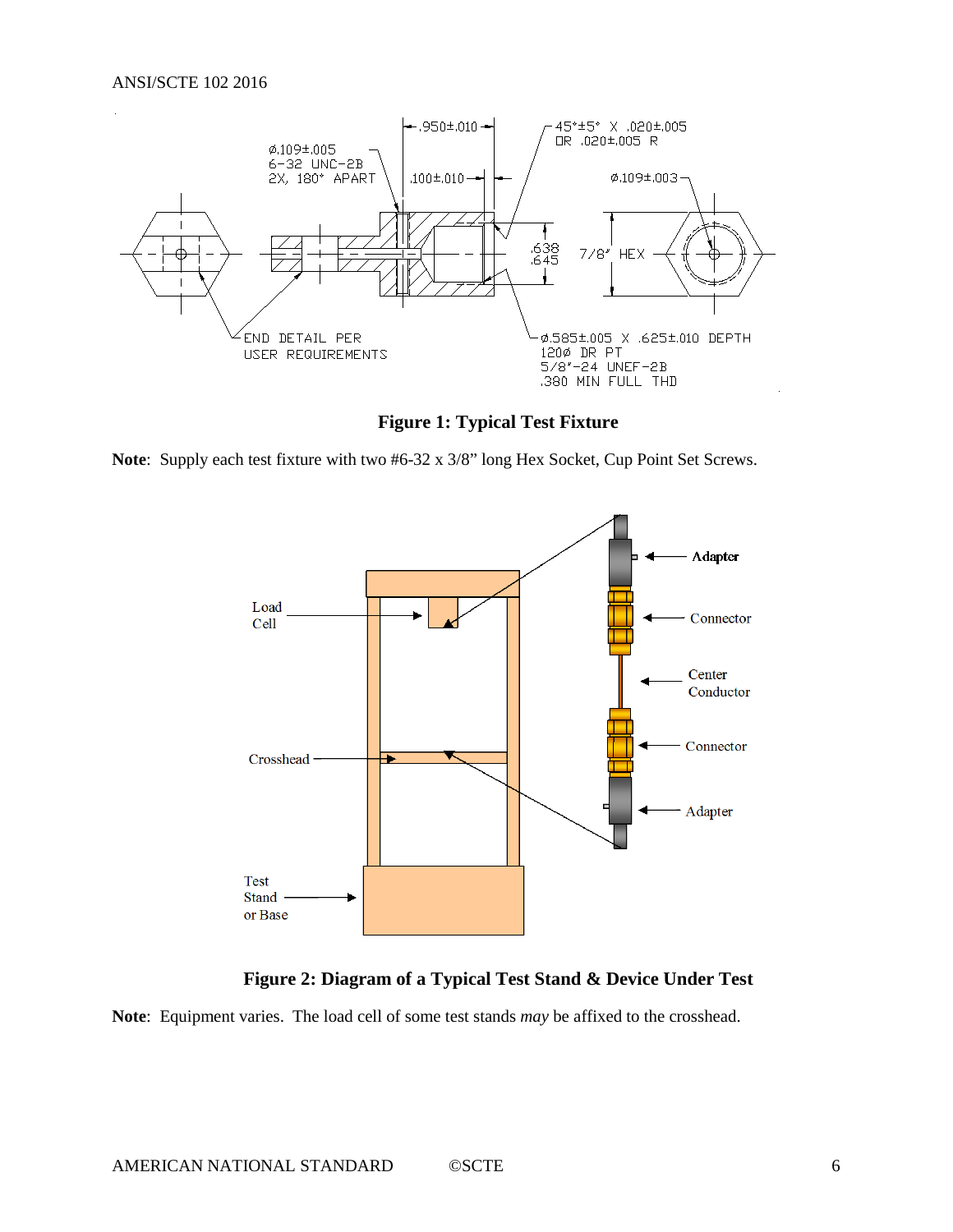## <span id="page-6-1"></span><span id="page-6-0"></span>**5. Test Sample PREPARATION**

- 5.1. Center Conductor to Pin Connector
	- 5.1.1.Prepare a four-inch (4") minimum length of center conductor with all dielectric removed.

Note: It *may* be necessary to prepare an additional section of cable outer conductor (shield) and jacket (if applicable) with the center conductor and dielectric removed. Position the cable shield (and jacket if applicable) into the connector back nut assembly. Ensure this section of cable does not interfere with the center conductor gripping mechanism of the tensile test equipment and/or connector.

- 5.1.2.Using the connector manufacturer's recommended tightening procedures, install and tighten prepared center conductor into a connector.
- 5.1.3. Select appropriate test fixture to grip center conductor, or prepare a second pin connector as shown in figure 3 below.
- 5.1.4. Attach test fixtures (adapters) to the Pin connector(s) (or center conductor) as required. Secure connector center conductor pin to fixture prior to testing to prevent pin movement.



<span id="page-6-2"></span>**Figure 3: Test Sample Configurations, Center Conductor Pull**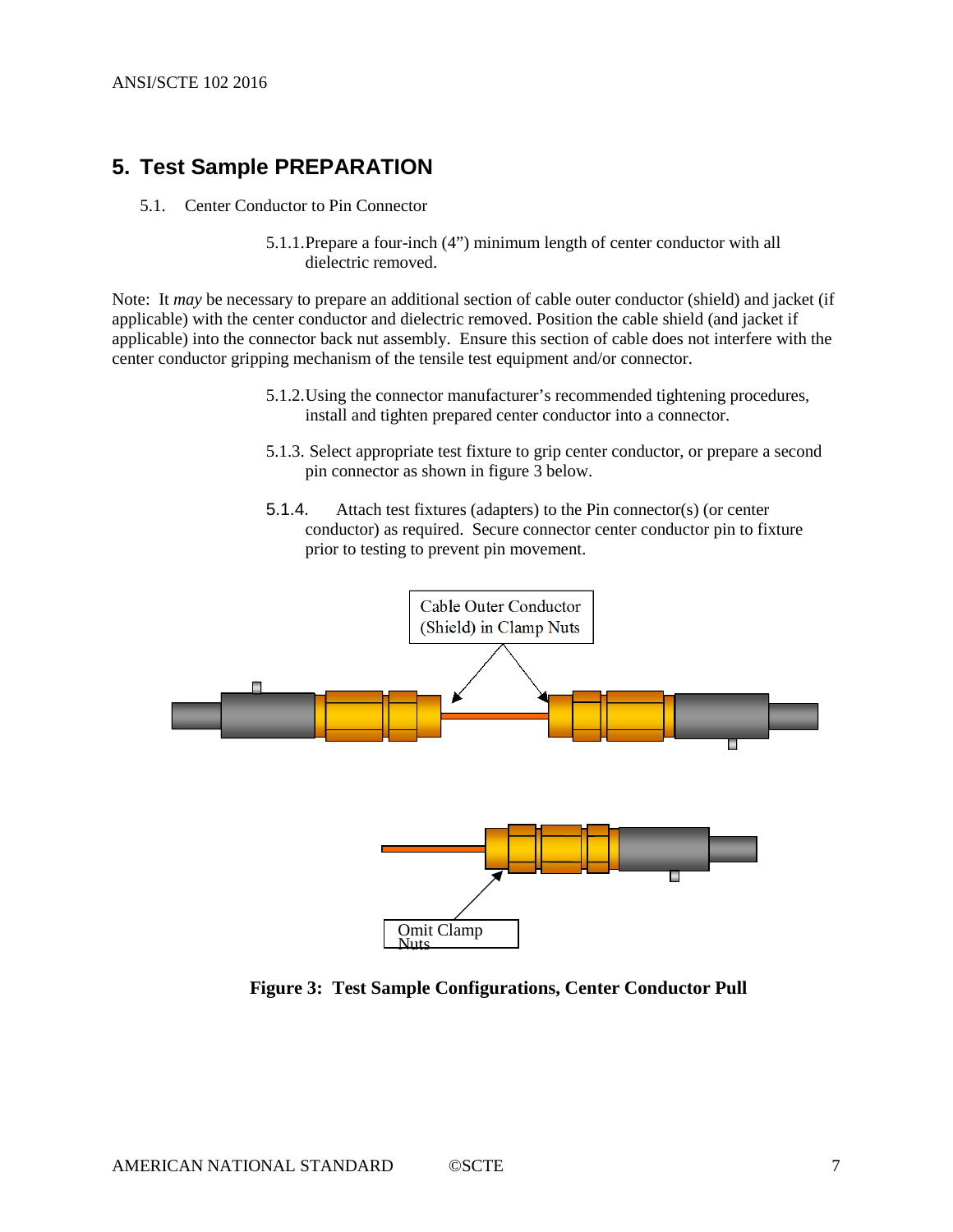#### <span id="page-7-0"></span>**5.2. Outer Conductor\* (Shield) to Pin Connector**

- 5.2.1.Prepare an appropriate length of cable using cable preparation tools as recommended by the connector and/or cable manufacturer.
- 5.2.2.Cut the center conductor of cable flush with the end of the Outer Conductor\* (Shield).
- 5.2.3.Install prepared cable into the connector under test using the connector manufacturer's recommended installation procedures.
- 5.2.4.Select appropriate test fixture to grip cable outer conductor, or prepare a second pin connector as shown in Figure 4 below.
- 5.2.5.Attach test fixtures (adapters) to the Pin connectors(s) or cable as required.
- \* *May* include flooding compounds and cable jacket.



<span id="page-7-6"></span>**Figure 4: Test Sample Configurations, Outer Conductor Pull**

### <span id="page-7-2"></span><span id="page-7-1"></span>**5.3. Combined Center Conductor and Outer Conductor\* (Shield) to Pin Connector**

- 5.3.1. Prepare an appropriate length of cable using cable preparation tools as recommended by the connector and/or cable manufacturer.
- <span id="page-7-3"></span>5.3.2. Install prepared cable into the connector under test using the connector manufacturer's recommended installation procedures.
- <span id="page-7-4"></span>5.3.3. Select appropriate test fixture to grip the cable, or prepare a second pin connector as shown in Figure 5 below.
- <span id="page-7-5"></span>5.3.4. Attach test fixtures (adapters) to the Pin connectors(s) or cable as required.
	- *May* include flooding compounds and cable jacket.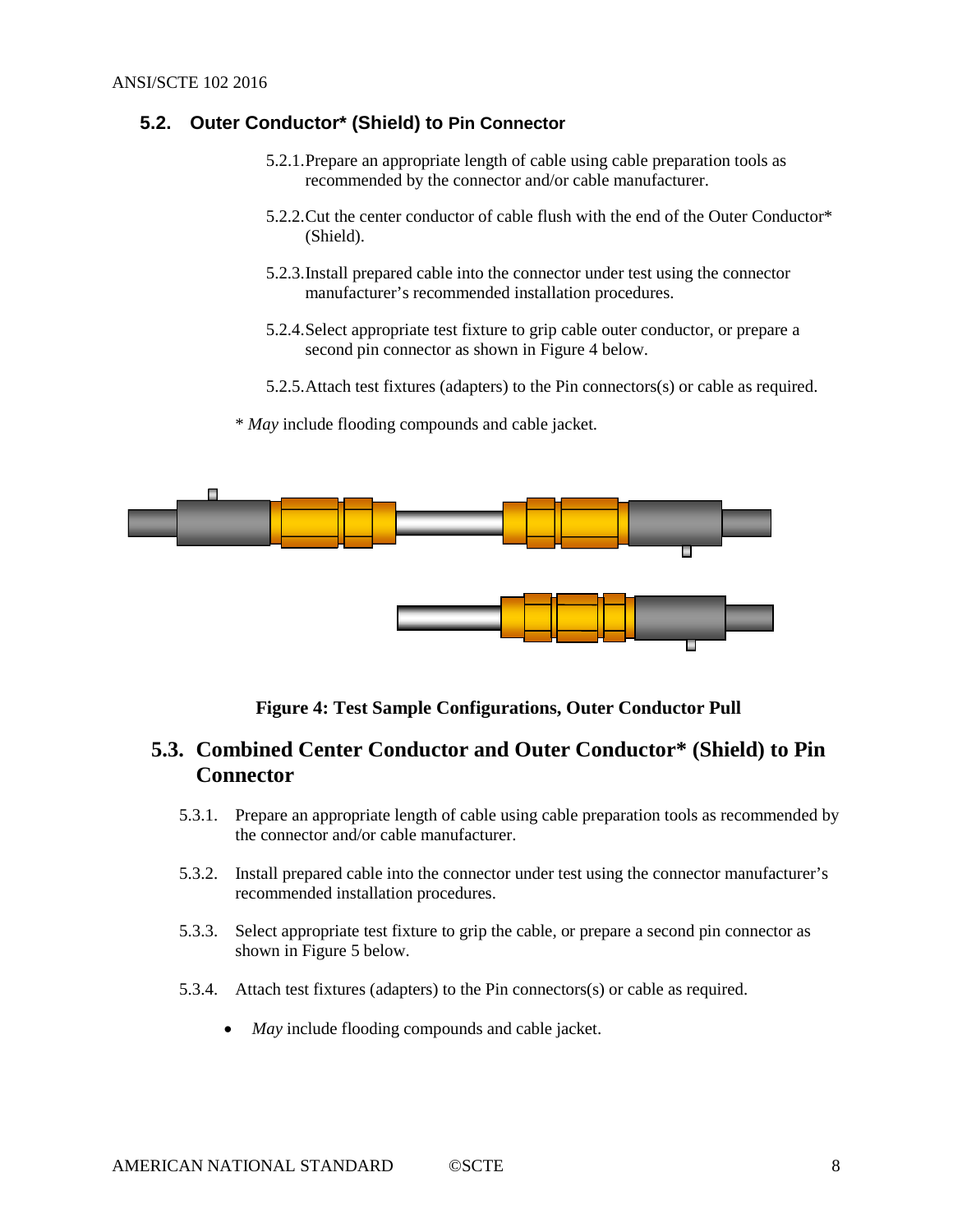<span id="page-8-3"></span>

**Figure 5: Test Sample Configurations, Combined Conductor Pull**

## <span id="page-8-0"></span>**6. Test Procedure**

**WARNING!** PROCEED WITH CAUTION! Failure to follow test equipment operational instruction could result in serious bodily injury or property damage!

<span id="page-8-1"></span>6.1. Verify that the units under test are at the specified test temperature prior to performing any tests.

> *6.1.1.DUT shall be conditioned for a minimum of 1 hour at test temperature prior to test.*

<span id="page-8-2"></span>6.2. Install the DUT into the tensile test system using the necessary fixtures, adapters and anchor pins. Caution: Use extreme care to avoid personal injury and/or damage to equipment.

*NOTE:*

*DUT may be conditioned in a temperature chamber and transferred to test apparatus and conducting test in a timely manner.*

*DUT may be conditioned on the test apparaturs using a temperature chamber enclosure designed to surround the DUT while being tested.*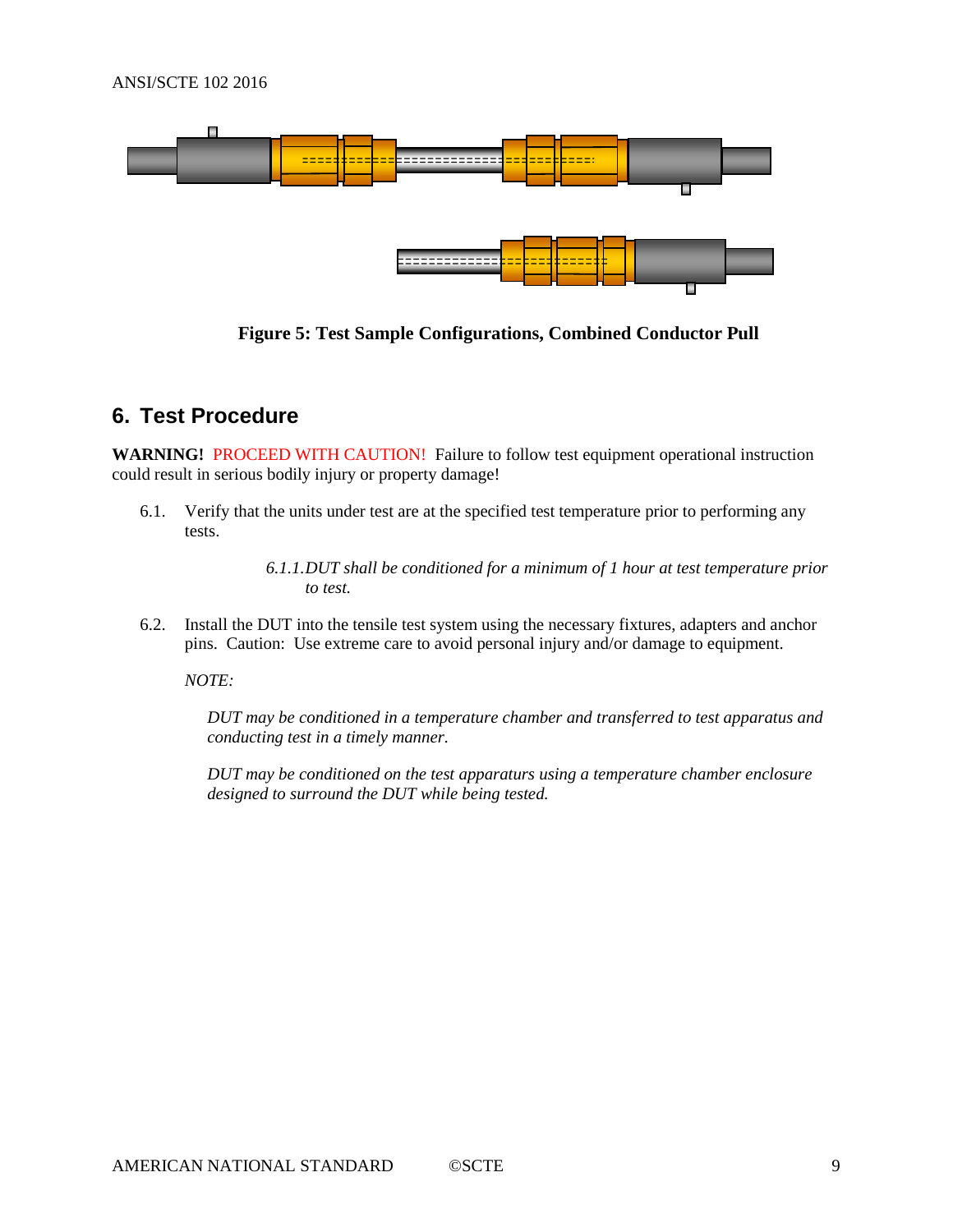#### ANSI/SCTE 102 2016

- <span id="page-9-0"></span>6.3. Zero the force and extension settings as required.
- <span id="page-9-1"></span>6.4. Engage the recording device (if applicable).
- <span id="page-9-2"></span>6.5. Initiate the test sequence.
- <span id="page-9-3"></span>6.6. Conclude the test once the desired effect has been achieved.
- <span id="page-9-4"></span>6.7. Disengage the recording device (if applicable).

### <span id="page-9-5"></span>**7. Test Data & Documentation**

- <span id="page-9-6"></span>7.1. Inspect test samples as required.
- <span id="page-9-7"></span>7.2. The results of the test *shall* be documented.